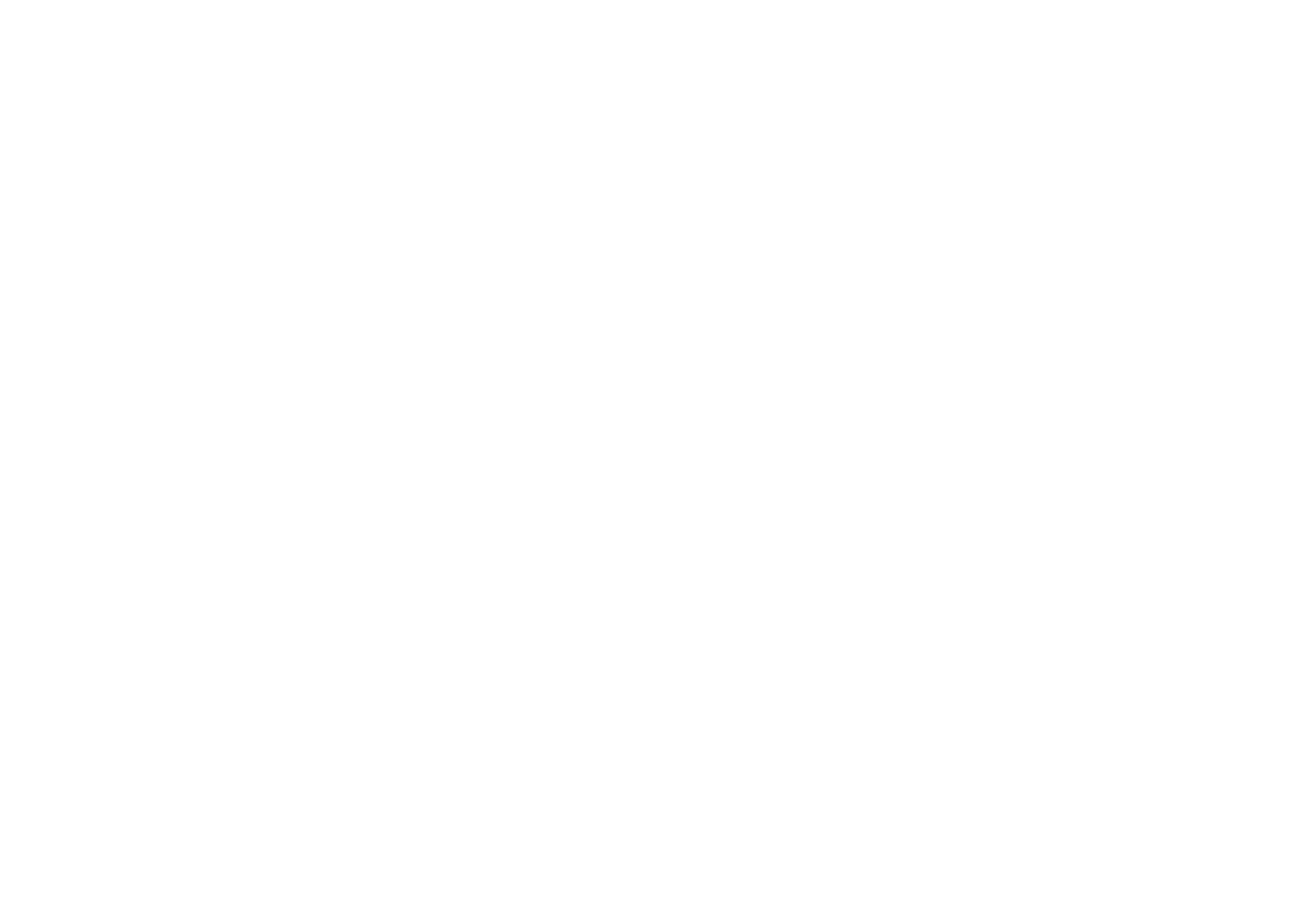# **CHARACTERISTICS OF GEM OF THE STOCK EXCHANGE OF HONG KONG LIMITED (THE "STOCK EXCHANGE")**

**GEM has been positioned as a market designed to accommodate small and mid-sized companies to which a higher investment risk may be attached than other companies listed on the Stock Exchange. Prospective investors should be aware of the potential risks of investing in such companies and should make the decision to invest only after due and careful consideration.**

**Given that the companies listed on GEM are generally small and mid-sized companies, there is a risk that securities traded on GEM may be more susceptible to high market volatility than securities traded on the Main Board and no assurance is given that there will be a liquid market in the securities traded on GEM.**

Hong Kong Exchanges and Clearing Limited and the Stock Exchange take no responsibility for the contents of this report, make no representation as to its accuracy or completeness and expressly disclaim any liability whatsoever for any loss howsoever arising from or in reliance upon the whole or any part of the contents of this report.

This report, for which the directors (the "Directors") of M&L Holdings Group Limited (the "Company") collectively and individually accept full responsibility, includes particulars given in compliance with the Rules Governing the Listing of Securities on GEM of the Stock Exchange (the "GEM Listing Rules") for the purpose of giving information with regard to the Company. The Directors, having made all reasonable enquires, confirm that to the best of their knowledge and belief the information contained in this report is accurate and complete in all material respects and not misleading or deceptive, and there are no other matters the omission of which would make any statement herein or this report misleading.

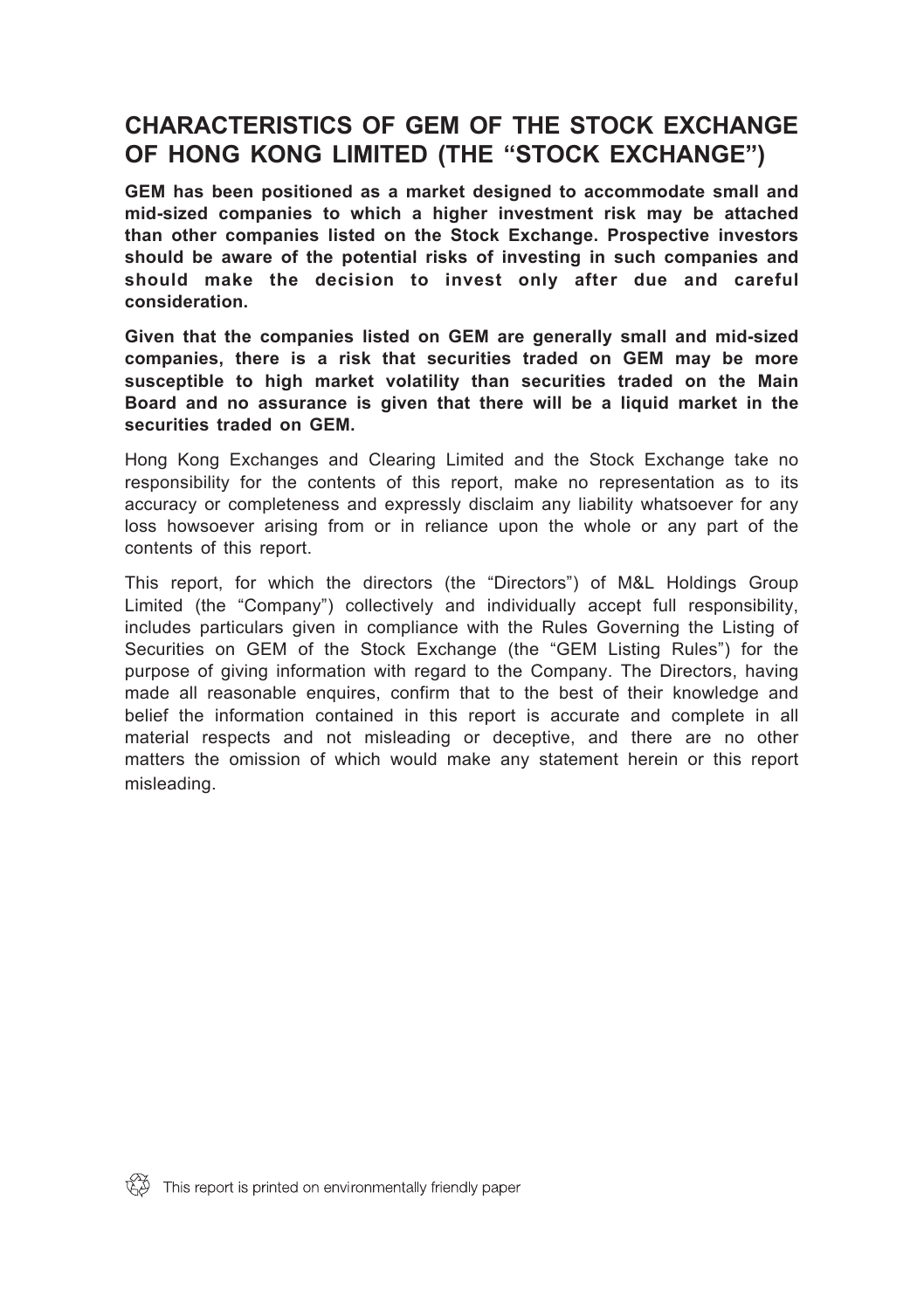# **Third Quarterly Results**

The board of Directors (the "Board") of M&L Holdings Group Limited (the "Company") is pleased to announce the unaudited consolidated results of the Company and its subsidiaries (collectively the "Group") for the three months and nine months ended 30 September 2020, together with the comparative figures for the corresponding periods in 2019.

# **Condensed Consolidated Statement of Comprehensive Income**

For the three months and nine months ended 30 September 2020

|                                  |              | <b>Unaudited</b>                   |                 | <b>Unaudited</b>                  |           |  |
|----------------------------------|--------------|------------------------------------|-----------------|-----------------------------------|-----------|--|
|                                  |              | Three months ended<br>30 September |                 | Nine months ended<br>30 September |           |  |
|                                  |              | 2020                               | 2019            | 2020                              | 2019      |  |
|                                  | <b>Notes</b> | <b>HK\$'000</b>                    | <b>HK\$'000</b> | <b>HK\$'000</b>                   | HK\$'000  |  |
|                                  |              |                                    |                 |                                   |           |  |
| Revenue                          | 3            | 19,393                             | 37,543          | 51,006                            | 107,796   |  |
| Cost of sales                    |              | (12, 789)                          | (27, 855)       | (35, 979)                         | (77,900)  |  |
|                                  |              |                                    |                 |                                   |           |  |
| Gross profit                     |              | 6,604                              | 9,688           | 15,027                            | 29,896    |  |
| Other income/(expenses), net     |              | 547                                | (2)             | 942                               | 63        |  |
| Other gains/(losses), net        |              | 22                                 | 22              | 85                                | (208)     |  |
| Exchange gains/(losses), net     |              | 2,066                              | (2, 302)        | 346                               | (2, 284)  |  |
| Selling expenses                 |              | (1, 385)                           | (1, 837)        | (3, 268)                          | (3,723)   |  |
| Administrative expenses          |              | (6, 524)                           | (7, 952)        | (21, 446)                         | (24, 521) |  |
|                                  |              |                                    |                 |                                   |           |  |
| Operating profit/(loss)          |              | 1,330                              | (2, 383)        | (8, 314)                          | (777)     |  |
| Finance income                   |              | 30                                 | 78              | 172                               | 190       |  |
| Finance costs                    |              | (643)                              | (466)           | (1,695)                           | (1,242)   |  |
|                                  |              |                                    |                 |                                   |           |  |
| Profit/(loss) before income tax  |              | 717                                | (2,771)         | (9,837)                           | (1,829)   |  |
| Income tax credit                | 4            | 663                                | 765             | 1,696                             | 138       |  |
| Profit/(loss) for the period     |              | 1,380                              | (2,006)         | (8, 141)                          | (1,691)   |  |
| Other comprehensive income       |              |                                    |                 |                                   |           |  |
| Item that may be reclassified to |              |                                    |                 |                                   |           |  |
| profit or loss:                  |              |                                    |                 |                                   |           |  |
| Currency translation differences |              | 416                                | (451)           | (86)                              | (383)     |  |
|                                  |              |                                    |                 |                                   |           |  |
| Total comprehensive income       |              | 1,796                              | (2, 457)        | (8, 227)                          | (2,074)   |  |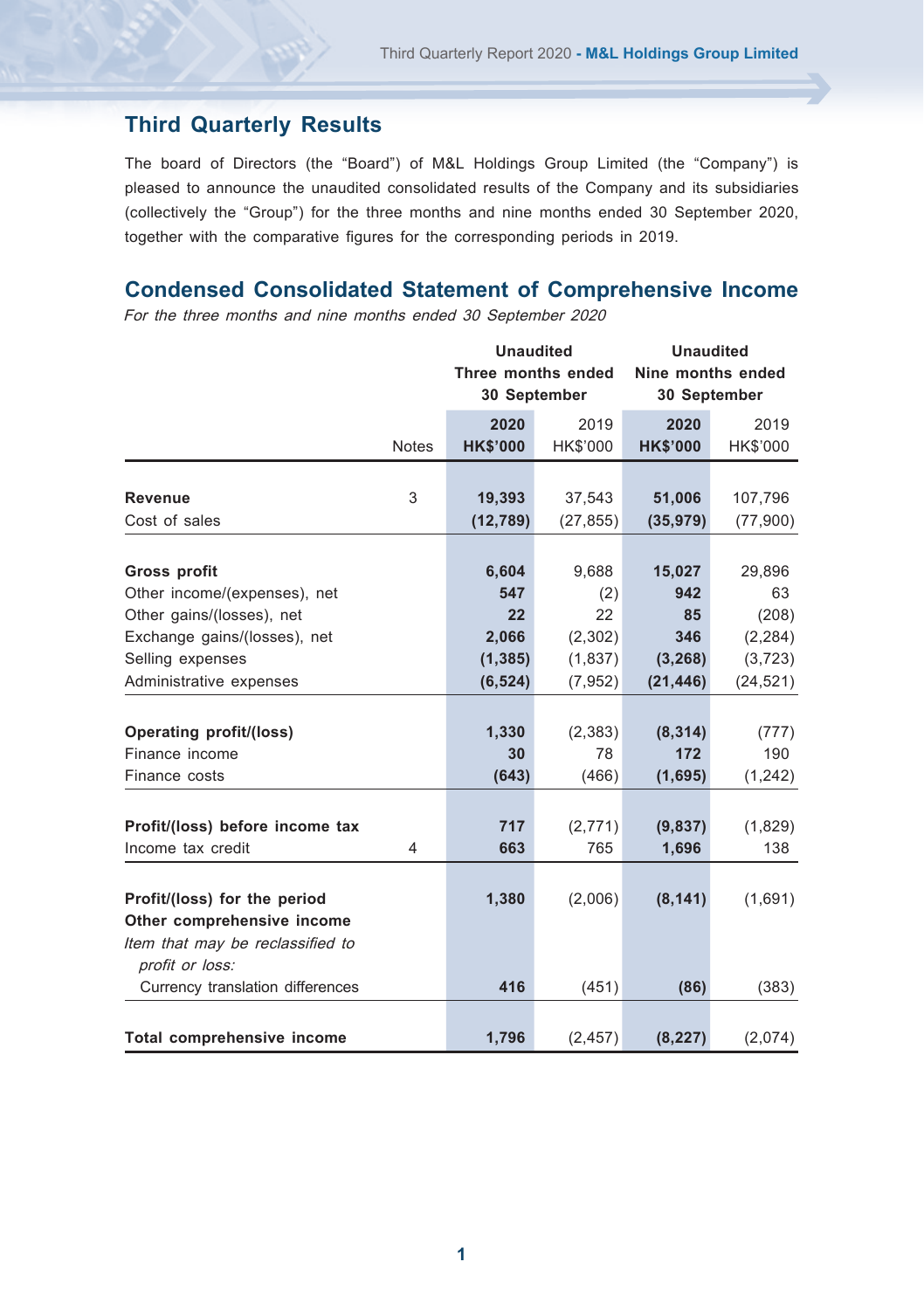# **Condensed Consolidated Statement of Comprehensive Income**

For the three months and nine months ended 30 September 2020

|                                                                                     |              | <b>Unaudited</b><br>Three months ended<br>30 September |                 | <b>Unaudited</b><br>Nine months ended<br>30 September |                 |
|-------------------------------------------------------------------------------------|--------------|--------------------------------------------------------|-----------------|-------------------------------------------------------|-----------------|
|                                                                                     |              | 2020                                                   | 2019            | 2020                                                  | 2019            |
|                                                                                     | <b>Notes</b> | <b>HK\$'000</b>                                        | <b>HK\$'000</b> | <b>HK\$'000</b>                                       | <b>HK\$'000</b> |
| Profit/(loss) for the period<br>attributable to:                                    |              |                                                        |                 |                                                       |                 |
| Equity holders of the Company                                                       |              | 1,354                                                  | (1,950)         | (7,890)                                               | (1,693)         |
| Non-controlling interests                                                           |              | 26                                                     | (56)            | (251)                                                 | 2               |
|                                                                                     |              | 1,380                                                  | (2,006)         | (8, 141)                                              | (1,691)         |
| Total comprehensive income<br>attributable to:                                      |              |                                                        |                 |                                                       |                 |
| Equity holders of the Company                                                       |              | 1,758                                                  | (2,390)         | (7,983)                                               | (2,064)         |
| Non-controlling interests                                                           |              | 38                                                     | (67)            | (244)                                                 | (10)            |
|                                                                                     |              | 1,796                                                  | (2, 457)        | (8, 227)                                              | (2,074)         |
| Earnings/(loss) per share<br>Basic and diluted (expressed<br>in HK cents per share) | 5            | 0.23                                                   | (0.33)          | (1.32)                                                | (0.28)          |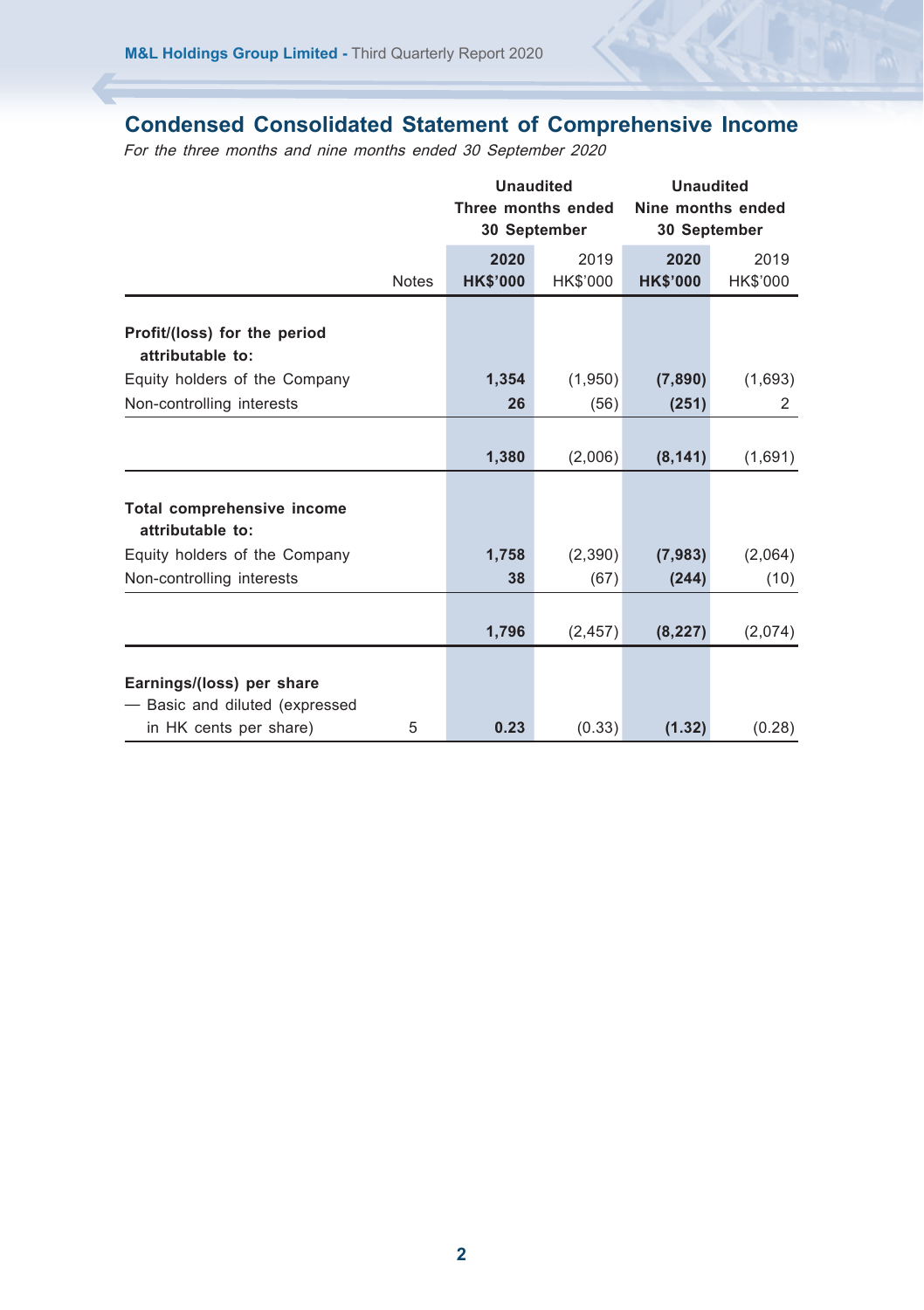# **Condensed Consolidated Statements of Changes in Equity**

For the nine months ended 30 September 2020

|                                    |                 |                 |                 |                 | Non-            |                 |
|------------------------------------|-----------------|-----------------|-----------------|-----------------|-----------------|-----------------|
|                                    | Share           |                 | Share           |                 | controlling     | <b>Total</b>    |
|                                    | capital         | <b>Reserves</b> | premium         | Total           | interests       | equity          |
|                                    | <b>HK\$'000</b> | <b>HK\$'000</b> | <b>HK\$'000</b> | <b>HK\$'000</b> | <b>HK\$'000</b> | <b>HK\$'000</b> |
|                                    |                 |                 |                 |                 |                 |                 |
| At 1 January 2020 (audited)        | 6,000           | 41,850          | 63,332          | 111,182         | 1,450           | 112,632         |
| Comprehensive income:              |                 |                 |                 |                 |                 |                 |
| Loss for the period                |                 | (7,890)         |                 | (7,890)         | (251)           | (8, 141)        |
| Other comprehensive income:        |                 |                 |                 |                 |                 |                 |
| Currency translation differences   |                 | (93)            |                 | (93)            | $\overline{7}$  | (86)            |
| Total comprehensive income for the |                 |                 |                 |                 |                 |                 |
| period                             |                 | (7,983)         |                 | (7,983)         | (244)           | (8, 227)        |
|                                    |                 |                 |                 |                 |                 |                 |
| At 30 September 2020 (unaudited)   | 6,000           | 33,867          | 63,332          | 103,199         | 1,206           | 104.405         |
|                                    |                 |                 |                 |                 |                 |                 |
| At 1 January 2019 (audited)        | 6,000           | 43,303          | 63,332          | 112,635         | 1,448           | 114,083         |
| Comprehensive income:              |                 |                 |                 |                 |                 |                 |
| Profit/(loss) for the period       |                 | (1,693)         |                 | (1,693)         | $\overline{2}$  | (1,691)         |
| Other comprehensive income:        |                 |                 |                 |                 |                 |                 |
| Currency translation differences   |                 | (371)           |                 | (371)           | (12)            | (383)           |
| Total comprehensive income for the |                 |                 |                 |                 |                 |                 |
| period                             |                 | (2,064)         |                 | (2,064)         | (10)            | (2,074)         |
|                                    |                 |                 |                 |                 |                 |                 |
| At 30 September 2019 (unaudited)   | 6,000           | 41,239          | 63,332          | 110,571         | 1,438           | 112,009         |

**Attributable to equity holders of the Company**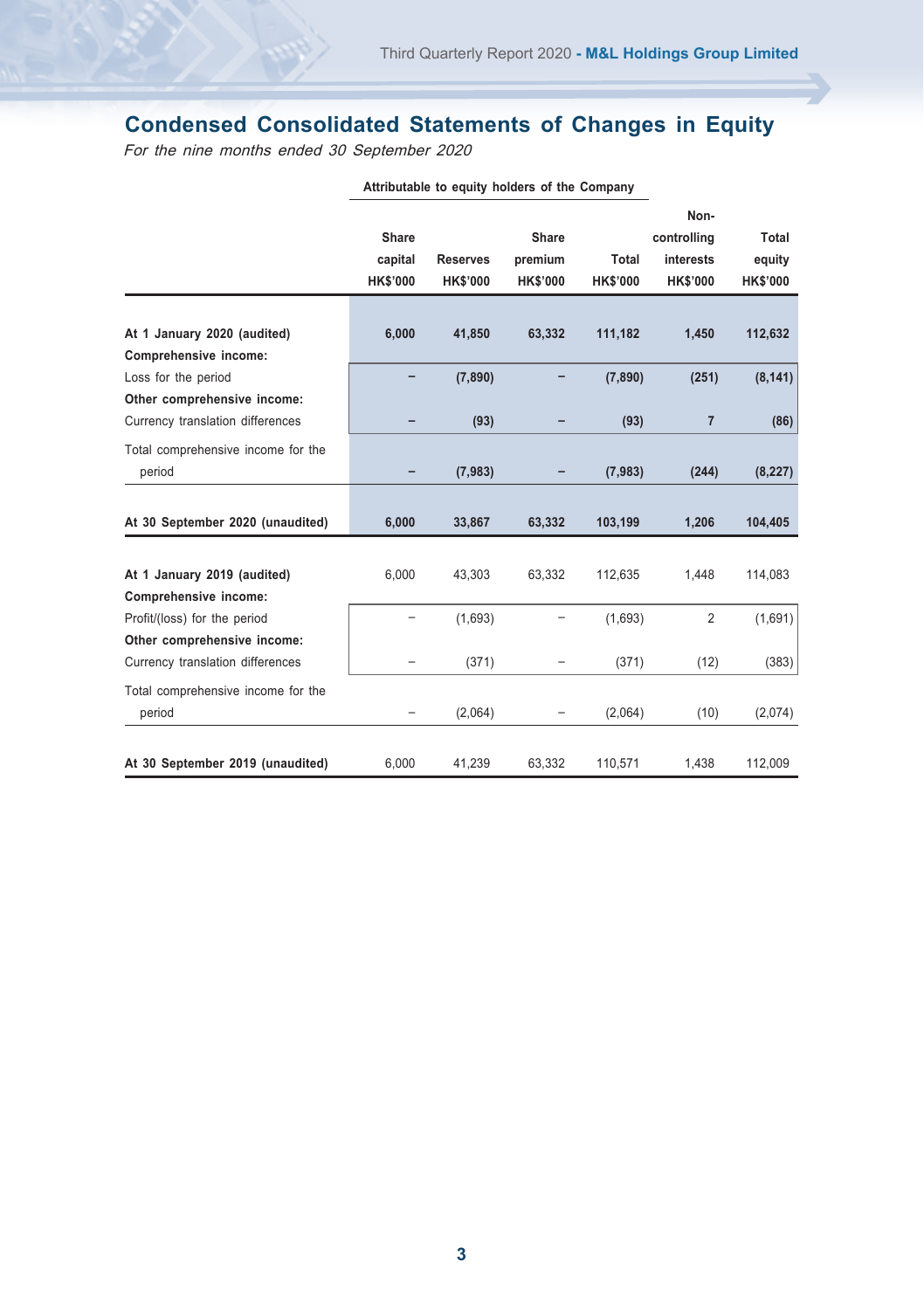# **Notes to the Condensed Consolidated Financial Information 1 GENERAL INFORMATION AND BASIS OF PRESENTATION**

The Company was incorporated in the Cayman Islands on 24 September 2015 as an exempted company with limited liability. The shares of the Company were listed on GEM of the Stock Exchange on 21 July 2017.

The address of the Company's registered office is PO Box 1350, Clifton House, 75 Fort Street, Grand Cayman KY1-1108, Cayman Islands. Its principal place of business is located at 10th Floor, Empress Plaza, 17–19 Chatham Road South, Tsimshatsui, Kowloon, Hong Kong. The Group is principally engaged in trading and lease of construction machinery and spare parts.

The ultimate holding company of the Group is JAT United Company Limited, which is a company incorporated in the British Virgin Islands and wholly owned by Mr. Ng Lai Ming.

The condensed consolidated financial information is presented in Hong Kong dollars ("HK\$"), which is the same as the functional currency of the Company. All value are rounded to the nearest thousand except when otherwise indicated.

The condensed consolidated financial information of the Group for the nine months ended 30 September 2020 has not been audited but has been reviewed by the audit committee of the Company. The unaudited condensed consolidated financial information was approved for issue by the Board on 9 November 2020.

# **2 BASIS OF PREPARATION AND SIGNIFICANT ACCOUNTING POLICIES Basis of preparation**

This condensed consolidated financial information for the nine months ended 30 September 2020 has been prepared in accordance with all applicable Hong Kong Financial Reporting Standards, Hong Kong Accounting Standards and Interpretation (hereinafter collectively referred to as the "HKFRSs") issued by the Hong Kong Institute of Certified Public Accountants ("HKICPA") and the applicable disclosure requirements of the GEM Listing Rules. The condensed consolidated financial information should be read in conjunction with the annual financial statements for the year ended 31 December 2019. It has been prepared under the historical cost basis, except for other asset at fair value through profit or loss which is measured at fair value.

#### **Significant accounting policies**

The accounting policies used in the preparation of this condensed consolidated financial information are consistent with those described in the annual financial statements for the year ended 31 December 2019, except for the adoption of new or amended HKFRSs which have become effective for accounting periods beginning on or after 1 January 2020. In addition, the Group has early adopted COVID-19-Related Rent Concessions (Amendment to HKFRS 16) ahead of its effective date and applied the amendment from 1 January 2020. The Directors consider that the application of these new or amended HKFRSs in the current period has no material effect on the amounts reported in this condensed consolidated financial information.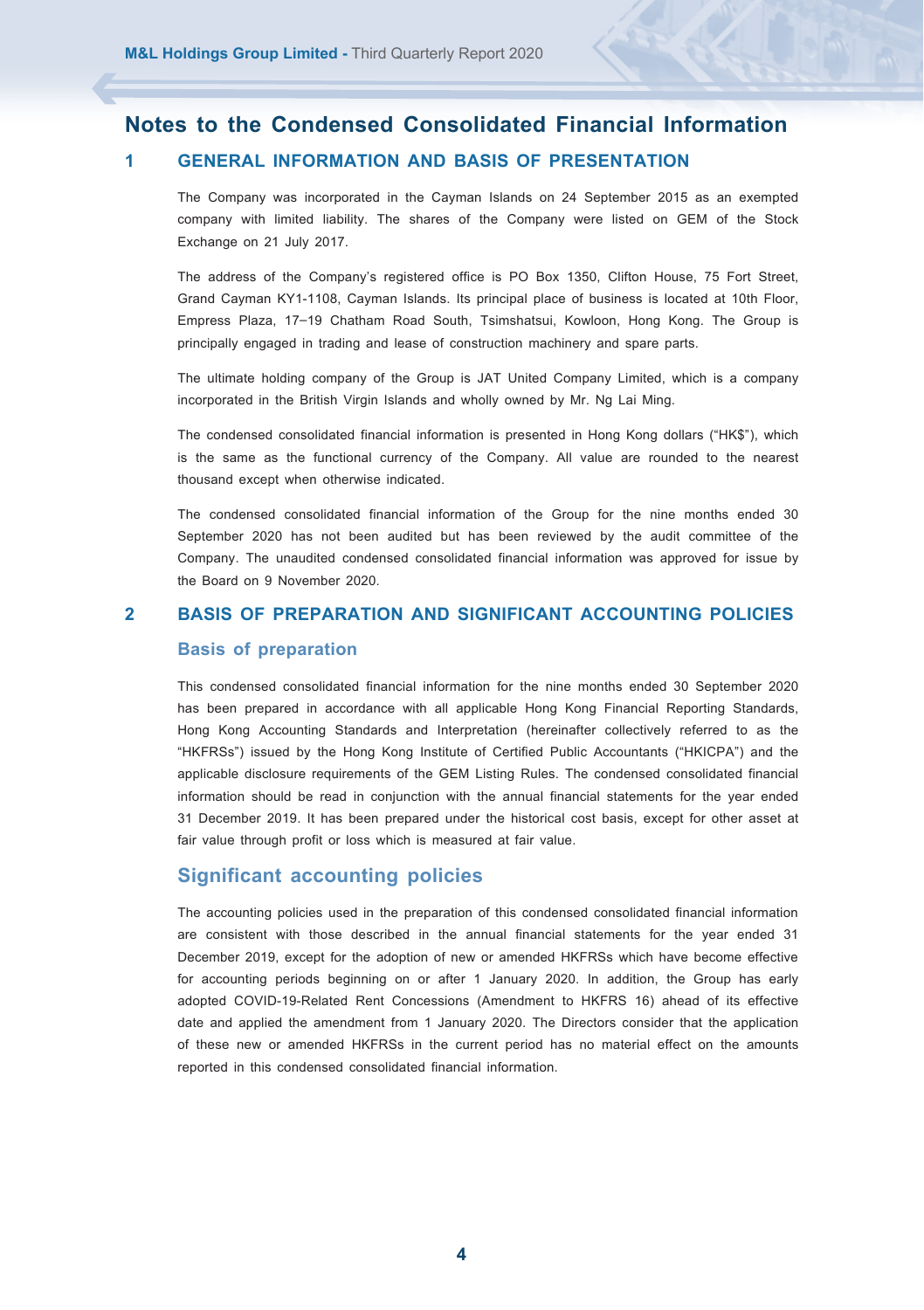# **Notes to the Condensed Consolidated Financial Information 3 REVENUE AND SEGMENT INFORMATION**

|                                   | <b>Unaudited</b><br>Three months ended<br>30 September |                 | <b>Unaudited</b><br>Nine months ended<br>30 September |                 |
|-----------------------------------|--------------------------------------------------------|-----------------|-------------------------------------------------------|-----------------|
|                                   | 2020                                                   | 2019            | 2020                                                  | 2019            |
|                                   | <b>HK\$'000</b>                                        | <b>HK\$'000</b> | <b>HK\$'000</b>                                       | <b>HK\$'000</b> |
|                                   |                                                        |                 |                                                       |                 |
| Revenue from contracts with       |                                                        |                 |                                                       |                 |
| customers within the scope of     |                                                        |                 |                                                       |                 |
| <b>HKFRS 15</b>                   |                                                        |                 |                                                       |                 |
| Timing of revenue recognition     |                                                        |                 |                                                       |                 |
| - At a point in time              |                                                        |                 |                                                       |                 |
| - Sales of goods                  | 19,101                                                 | 36,720          | 49,683                                                | 104,597         |
| - Repair and maintenance services |                                                        |                 |                                                       |                 |
| income                            | 292                                                    | 577             | 1,333                                                 | 2,113           |
|                                   |                                                        |                 |                                                       |                 |
|                                   | 19,393                                                 | 37,297          | 51,016                                                | 106,710         |
| Revenue from other sources        |                                                        |                 |                                                       |                 |
| - Machinery rental income         |                                                        | 246             | (10)                                                  | 1,086           |
|                                   |                                                        |                 |                                                       |                 |
|                                   | 19,393                                                 | 37.543          | 51,006                                                | 107.796         |

The operating segments are reported in a manner consistent with the way in which information is reported internally to the Group's chief operating decision-maker for the purposes of resources allocation and assessment of segment performance. The executive Directors considered the nature of the Group's business and determined that the Group has two reportable operating segments as follows:

- (i) Tunnelling Supply of specialised cutting tools and parts for construction equipment
- (ii) Foundation Supply of fabricated construction steel works and equipment

The executive Directors assess the performance of the operating segments based on revenue and gross profit margin of each segment. As the Group's resources are integrated and there are no discrete operating segment assets and liabilities for the tunnelling and foundation business segments reported to the chief operating decision-maker, accordingly, no operating segment assets and liabilities are presented.

Segment revenue reported represents revenue generated from external customers. There were no inter-segment sales during the three months and nine months ended 30 September 2020 and 2019. The accounting policies of the reportable segments are the same as the Group's accounting policies.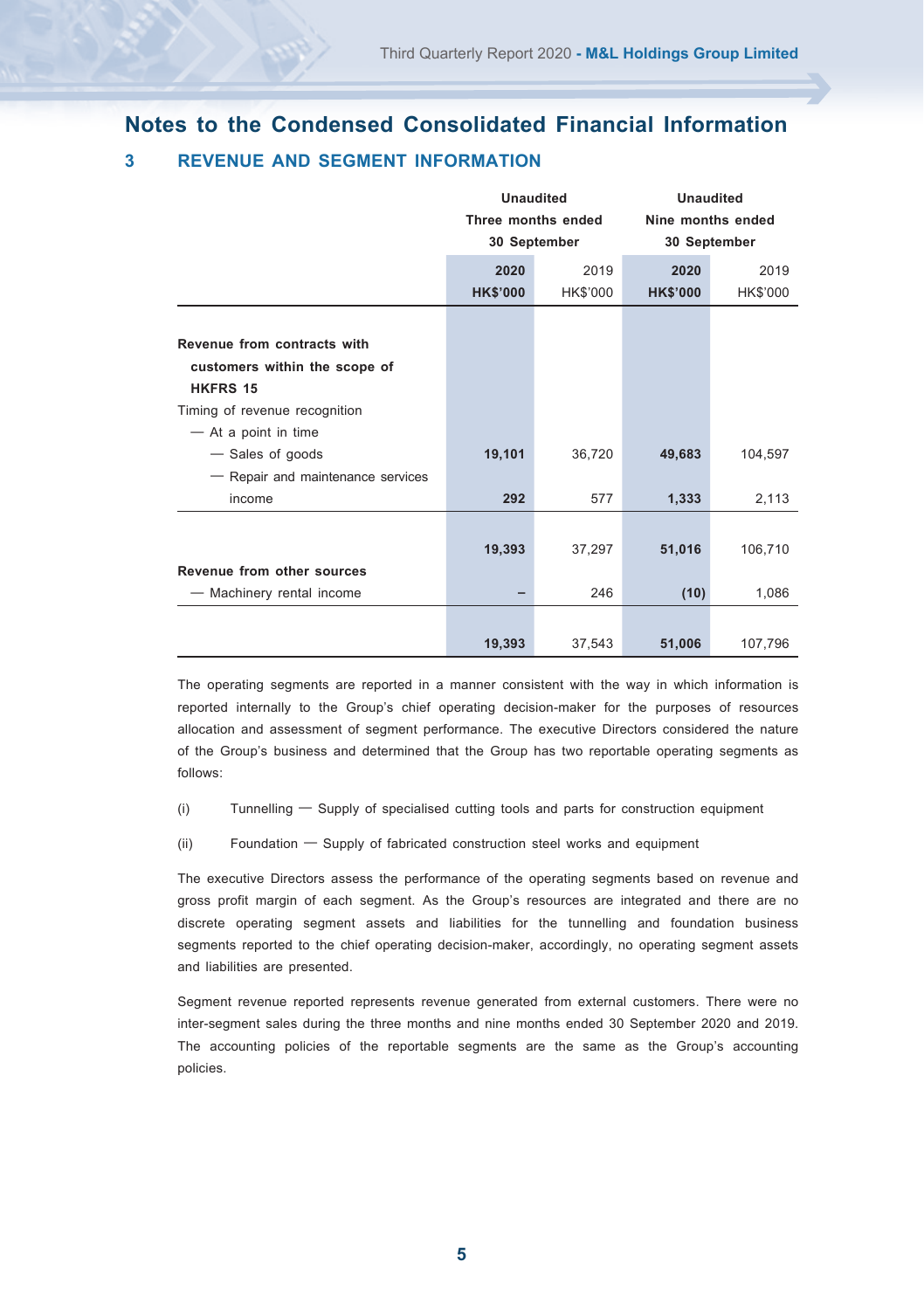# **Notes to the Condensed Consolidated Financial Information 3 REVENUE AND SEGMENT INFORMATION (CONTINUED)**

(a) The segment information provided to the executive Directors for the reportable segments for the nine months ended 30 September 2020 (unaudited) is as follows:

|                               | <b>Tunnelling</b><br><b>HK\$'000</b> | <b>Foundation</b><br><b>HK\$'000</b> | <b>Total</b><br><b>HK\$'000</b> |
|-------------------------------|--------------------------------------|--------------------------------------|---------------------------------|
|                               |                                      |                                      |                                 |
| Segment revenue               |                                      |                                      |                                 |
| (all from external customers) | 48,118                               | 2,888                                | 51,006                          |
| Cost of sales                 | (34, 521)                            | (1, 458)                             | (35,979)                        |
|                               |                                      |                                      |                                 |
|                               |                                      |                                      |                                 |
| Segment results               | 13,597                               | 1,430                                | 15,027                          |
| Gross profit%                 | 28.26%                               | 49.52%                               | 29.46%                          |
|                               |                                      |                                      |                                 |
| Other income                  |                                      |                                      | 942                             |
| Other gains                   |                                      |                                      | 85                              |
| Exchange gains                |                                      |                                      | 346                             |
| Selling expenses              |                                      |                                      | (3, 268)                        |
| Administrative expenses       |                                      |                                      | (21, 446)                       |
|                               |                                      |                                      |                                 |
| <b>Operating loss</b>         |                                      |                                      | (8, 314)                        |
| Finance income                |                                      |                                      | 172                             |
| Finance costs                 |                                      |                                      | (1,695)                         |
|                               |                                      |                                      |                                 |
| Loss before income tax        |                                      |                                      | (9,837)                         |
| Income tax credit             |                                      |                                      | 1,696                           |
|                               |                                      |                                      |                                 |
| Loss for the period           |                                      |                                      | (8, 141)                        |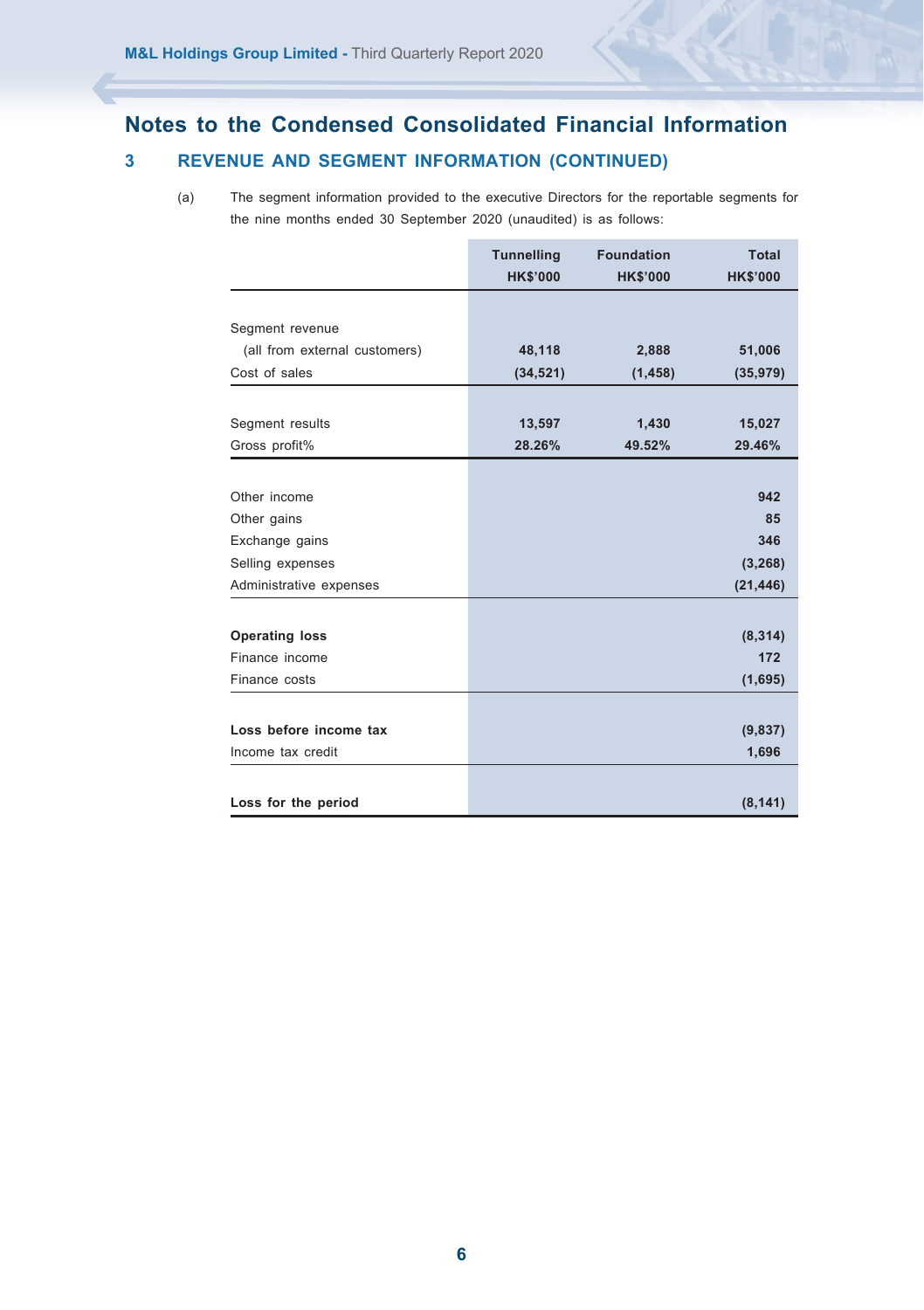# **Notes to the Condensed Consolidated Financial Information**

# **3 REVENUE AND SEGMENT INFORMATION (CONTINUED)**

(b) The segment information provided to the executive Directors for the reportable segments for the nine months ended 30 September 2019 (unaudited) is as follows:

|                               | Tunnelling<br>HK\$'000 | Foundation<br><b>HK\$'000</b> | Total<br>HK\$'000 |
|-------------------------------|------------------------|-------------------------------|-------------------|
|                               |                        |                               |                   |
| Segment revenue               |                        |                               |                   |
| (all from external customers) | 100,079                | 7,717                         | 107,796           |
| Cost of sales                 | (72,992)               | (4,908)                       | (77,900)          |
|                               |                        |                               |                   |
| Segment results               | 27,087                 | 2,809                         | 29,896            |
| Gross profit%                 | 27.07%                 | 36.40%                        | 27.73%            |
|                               |                        |                               |                   |
| Other income                  |                        |                               | 63                |
| Other losses                  |                        |                               | (208)             |
| Exchange losses               |                        |                               | (2, 284)          |
| Selling expenses              |                        |                               | (3, 723)          |
| Administrative expenses       |                        |                               | (24, 521)         |
| <b>Operating loss</b>         |                        |                               | (777)             |
| Finance income                |                        |                               | 190               |
| Finance costs                 |                        |                               |                   |
|                               |                        |                               | (1, 242)          |
| Loss before income tax        |                        |                               | (1,829)           |
| Income tax credit             |                        |                               | 138               |
|                               |                        |                               |                   |
| Loss for the period           |                        |                               | (1,691)           |

(c) Revenue from external customers by customer location are as follows:

|                                                         | <b>Unaudited</b><br>Three months ended<br>30 September |                 | <b>Unaudited</b><br>Nine months ended<br>30 September |                         |
|---------------------------------------------------------|--------------------------------------------------------|-----------------|-------------------------------------------------------|-------------------------|
|                                                         | 2019<br>2020<br><b>HK\$'000</b><br><b>HK\$'000</b>     |                 | 2020<br><b>HK\$'000</b>                               | 2019<br><b>HK\$'000</b> |
| Hong Kong<br>The PRC                                    | 6,704<br>10,757                                        | 3,457<br>19.360 | 13,708<br>23,604                                      | 9,187<br>58.999         |
| Singapore and other Asia-Pacific<br>countries<br>Others | 722<br>1,210                                           | 3.894<br>10,832 | 10,792<br>2,902                                       | 17,903<br>21.707        |
|                                                         | 19,393                                                 | 37,543          | 51,006                                                | 107,796                 |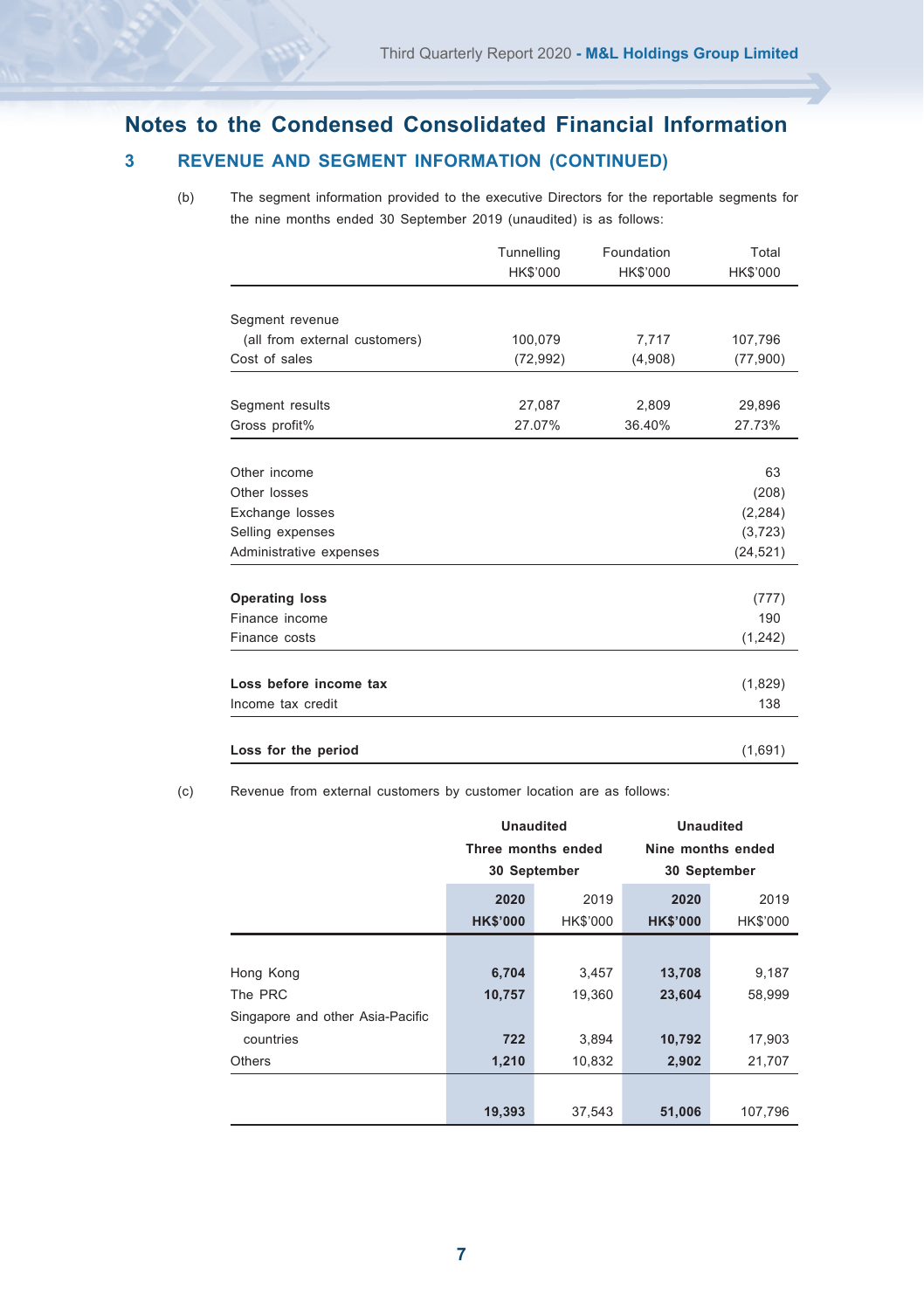# **Notes to the Condensed Consolidated Financial Information**

# **4 INCOME TAX CREDIT/(EXPENSE)**

|                                       | <b>Unaudited</b><br>Three months ended |              |                 | <b>Unaudited</b>  |
|---------------------------------------|----------------------------------------|--------------|-----------------|-------------------|
|                                       |                                        |              |                 | Nine months ended |
|                                       |                                        | 30 September |                 | 30 September      |
|                                       | 2020                                   | 2019         | 2020            | 2019              |
|                                       | <b>HK\$'000</b>                        | HK\$'000     | <b>HK\$'000</b> | HK\$'000          |
|                                       |                                        |              |                 |                   |
| Current taxation                      |                                        |              |                 |                   |
| - Hong Kong profits tax               | 89                                     | (139)        | 89              | (139)             |
| - Mainland China corporate income tax |                                        | 314          | (23)            | (32)              |
| - Singapore corporate income tax      |                                        | -            |                 |                   |
| - Australia corporate income tax      |                                        | 37           |                 | 4                 |
| Deferred income tax                   | 574                                    | 553          | 1,630           | 305               |
|                                       |                                        |              |                 |                   |
| Income tax credit                     | 663                                    | 765          | 1,696           | 138               |

The Group is not subject to taxation in the Cayman Islands and British Virgin Islands.

Hong Kong profits tax is calculated at 16.5% of the estimated assessable profit for the three months and nine months ended 30 September 2020 and 2019 except for one subsidiary of the Group which is a qualifying entity under the two-tiered profits tax rates regime effective from the year of assessment 2018/2019. The first HK\$2,000,000 of assessable profits of this subsidiary is taxed at 8.25% and the remaining assessable profits are taxed at 16.5%.

Mainland China corporate income tax has been provided for at the rate of 25% on the estimated assessable profits for the Group's operations in Mainland China for the three months and nine months ended 30 September 2020 and 2019. Singapore corporate income tax has been provided for at the rate of 17% on the estimated assessable profit for the Group's operations in Singapore for the three months and nine months ended 30 September 2020 and 2019. Australia corporate income tax has been provided for at the rate of 27.5%–30% on the estimated assessable profits for the Group's operations in Australia for the three months and nine months ended 30 September 2020 and 2019.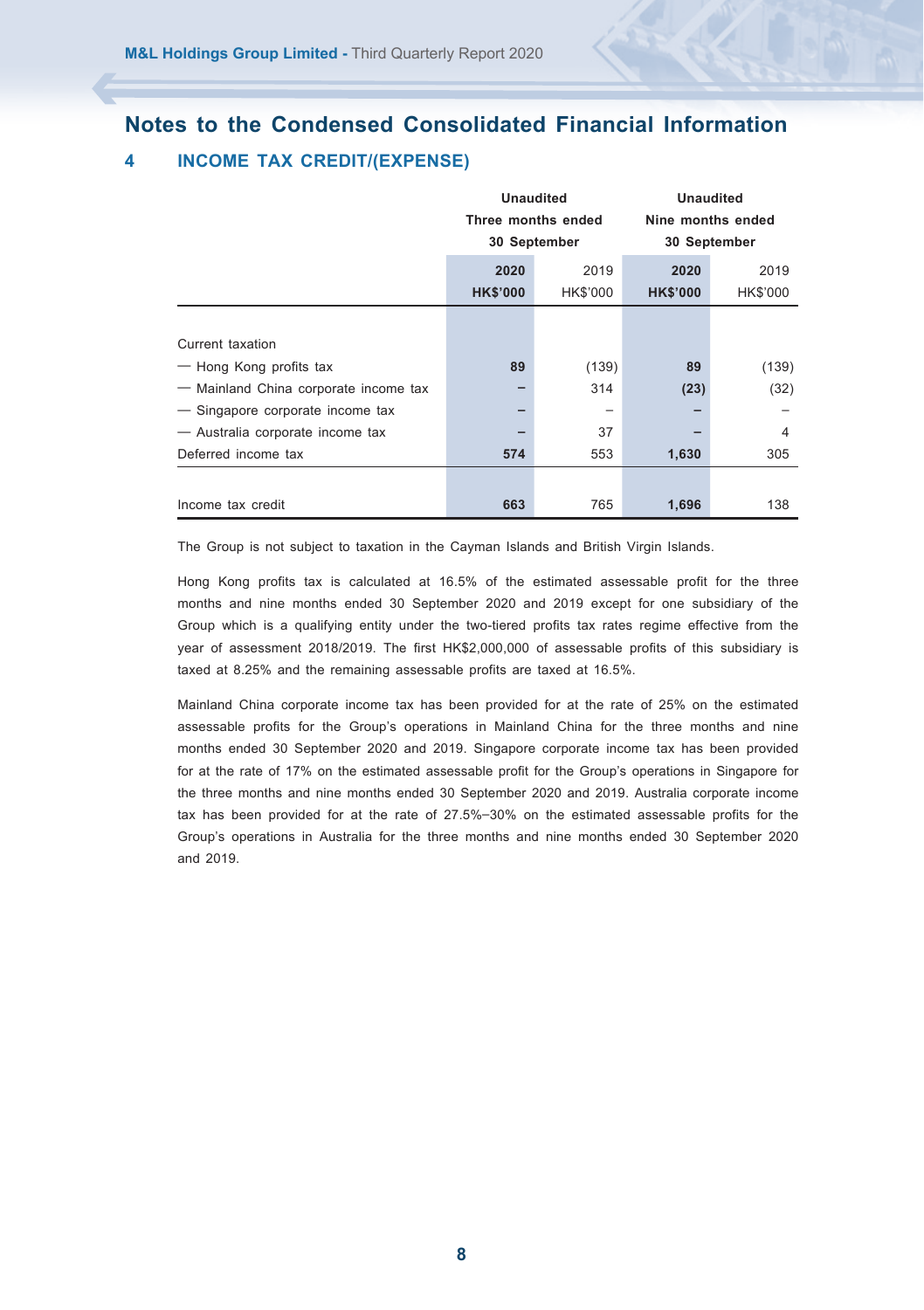# **Notes to the Condensed Consolidated Financial Information 5 EARNINGS/(LOSS) PER SHARE**

#### **(a) Basic**

The basic earnings/(loss) per share is calculated on the profit/(loss) attributable to equity holders of the Company divided by the weighted average number of ordinary shares in issue during the respective period.

|                                                                              | <b>Unaudited</b><br>Three months ended<br>30 September |         | Unaudited<br>Nine months ended<br>30 September |         |
|------------------------------------------------------------------------------|--------------------------------------------------------|---------|------------------------------------------------|---------|
|                                                                              | 2020                                                   | 2019    | 2020                                           | 2019    |
| Profit/(loss) attributable to equity<br>holders of the Company<br>(HK\$'000) | 1,354                                                  | (1,950) | (7,890)                                        | (1,693) |
| Weighted average number of<br>ordinary shares in issue<br>(thousands)        | 600,000                                                | 600,000 | 600,000                                        | 600,000 |
|                                                                              |                                                        |         |                                                |         |
| Basic earnings/(loss) per share<br>(expressed in HK cents)                   | 0.23                                                   | (0.33)  | (1.32)                                         | (0.28)  |

#### **(b) Diluted**

Diluted earnings/(loss) per share presented is the same as the basic earnings/(loss) per share as there were no potentially dilutive ordinary shares outstanding as at period end.

## **6 DIVIDENDS**

The Board does not declare a dividend for the nine months ended 30 September 2020 (2019: nil).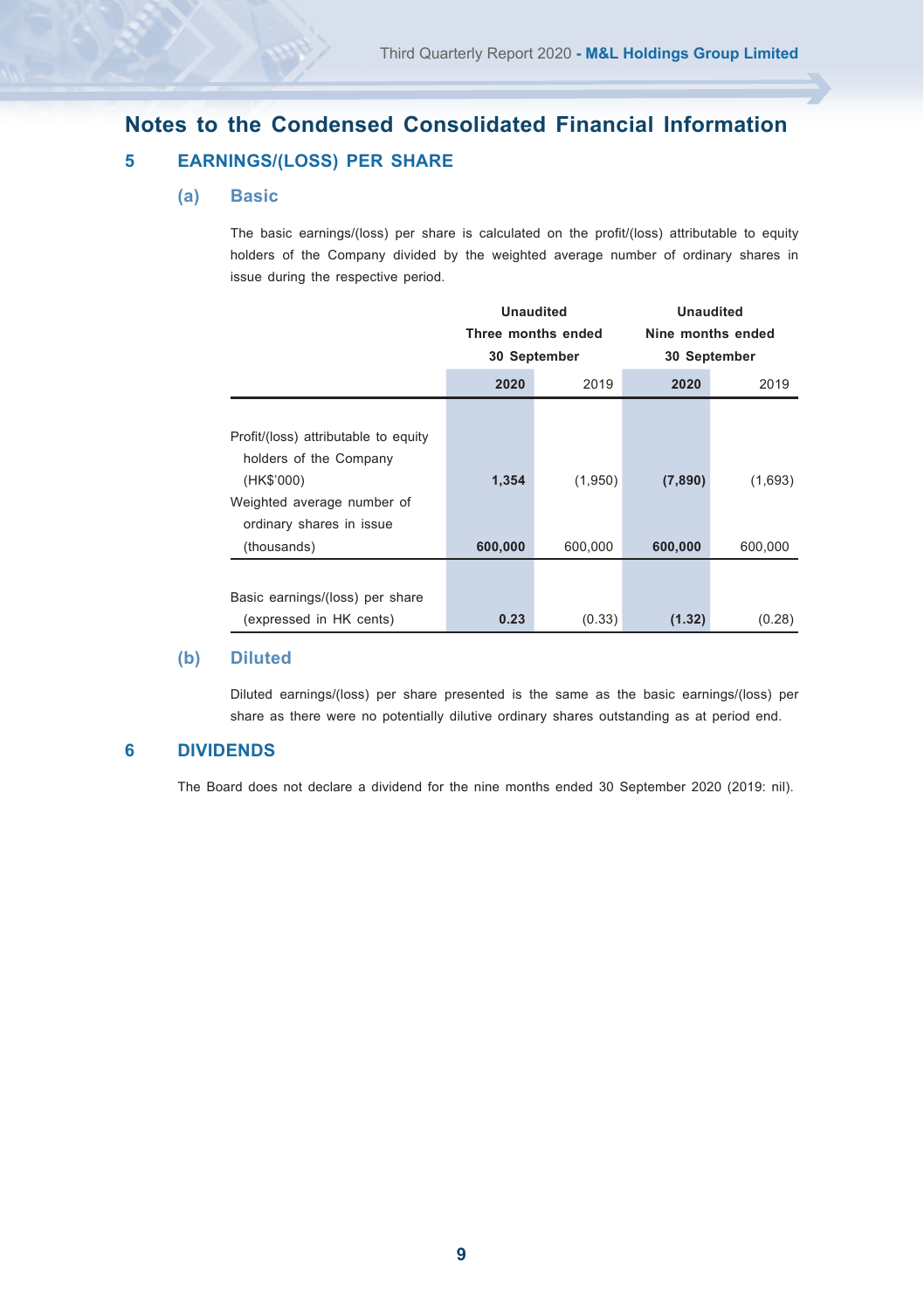## **BUSINESS REVIEW**

#### **Background, recent development and outlook**

The Group is an integrated engineering solutions provider in connection with (i) the supply of specialised cutting tools and parts for construction equipment with particular focus on disc cutters which are widely used in conjunction with tunnel boring machines and microtunnelling equipment; (ii) the supply of fabricated construction steel works and equipment; (iii) the supply of specialised construction equipment, and repair and maintenance services. Our business can broadly be categorized into two segments, namely tunnelling and foundation.

#### **Hong Kong market**

During the nine months ended 30 September 2020 (the "Period"), the business and economic condition in Hong Kong were persistently affected by the outbreak of Coronavirus Disease 2019 (the "COVID-19"). The business activities in Hong Kong were restricted and running at a low level. At present, as the local epidemic has eased and certain projects have been carried out gradually, the Directors believe that the Hong Kong market is expected to regain its momentum.

We will closely monitor the development of new railway schemes which were recommended in the "Railway Development Strategy" published by the Transport and Housing Bureau of Hong Kong in 2014, as well as any potential business opportunity in Hong Kong.

#### **PRC market**

The Group's business in the PRC market was related to the supply of specialised cutting tools and parts mainly for the tunnelling construction sites as well as the tunnelling equipment manufacturers. After a series of precautionary and quarantine control measures had been implemented across the Peoples Republic of China (the "PRC"), the PRC operation resumed gradually since March 2020. However, we observed that certain projects of our customers have been delayed and their purchasing decisions become prudent due to COVID-19 and the accompanied economic uncertainties. We will keep an eye on the situation and make appropriate responses.

#### **Singapore and other Asia-Pacific countries**

The Group has utilised Singapore as a regional hub to seek opportunities for expansion into Malaysia and other Southeast Asia countries. Moreover, the Group had completed the set-up of a workshop and maintenance services centre in Melbourne, Australia, which helps expanding our business into other Pacific countries. The COVID-19 spread rapidly in Singapore, Malaysia, Australia and other Asia-Pacific countries during the Period. Although Melbourne began its lockdown in June, the projects in Australia are still in progress and the market condition in this region remains positive. Whereas in Singapore, after the implementation of a series of epidemic prevention measures in the second quarter, our operation in Singapore resumed in the third quarter. However, the economic activity is slow and the demand from our customers is still at a low level. The market prospect in this region is unclear, and the management considers that more time would be needed for the markets to be recovered.

#### **Other countries**

We are also seeking actively for expansion opportunities in the global markets and have established a steady flow of revenue from our newly explored markets e.g. countries in Europe and America. During the Period, the COVID-19 had spread widely across countries in Europe and America and the epidemic is still severe in these regions. The demands for our products from customers in these new markets were limited.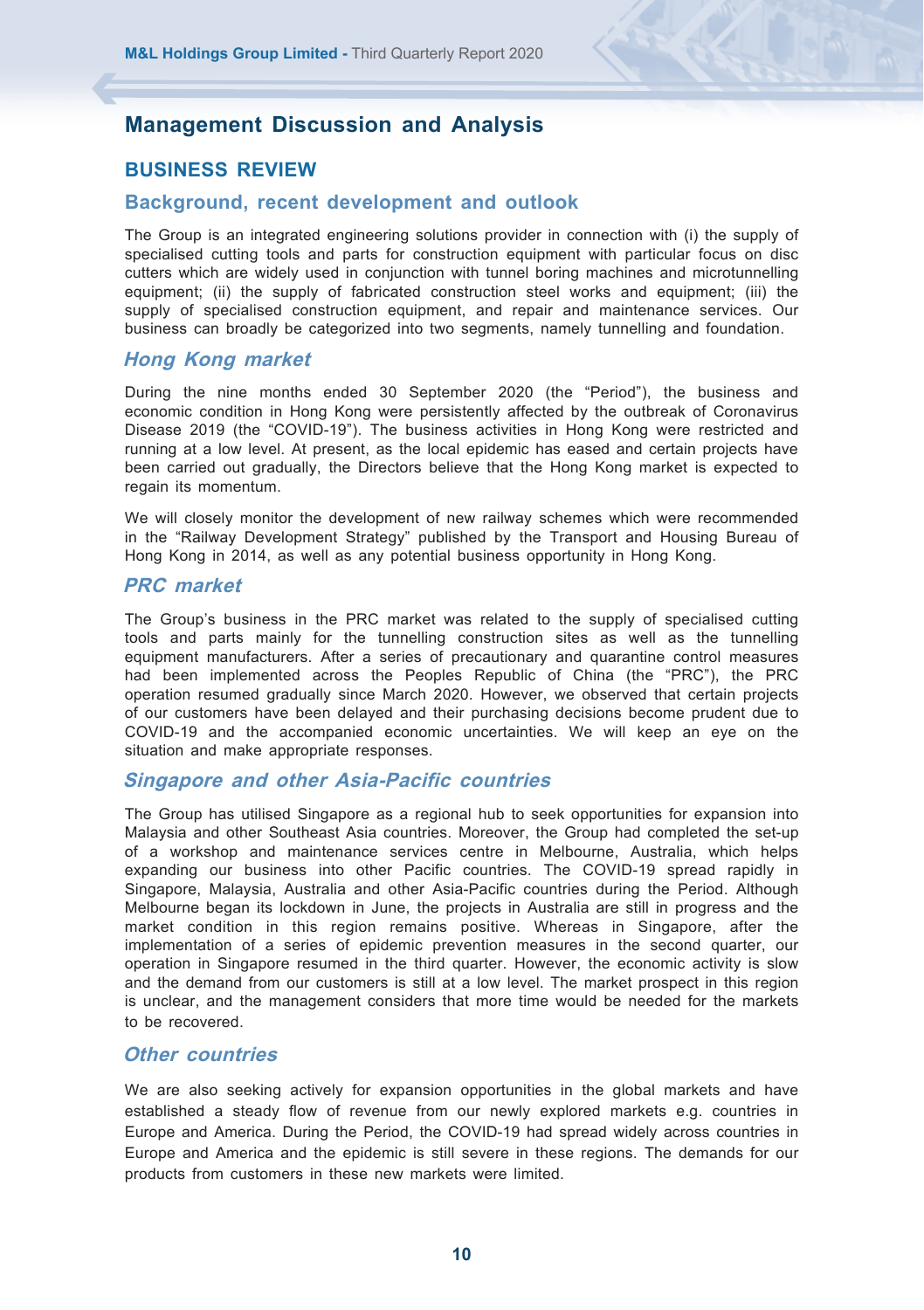#### **FINANCIAL REVIEW**

#### **Revenue**

Our revenue decreased by approximately HK\$56.8 million, or 52.7%, from approximately HK\$107.8 million for the nine months ended 30 September 2019 to approximately HK\$51.0 million for the Period. The decrease was primarily attributable to the decrease in revenue recognized for our tunnelling segment by approximately HK\$52.0 million, or 51.9%, from approximately HK\$100.1 million for the nine months ended 30 September 2019 to approximately HK\$48.1 million for the Period. From the perspective of geographic locations of our customers, revenue derived from customers based in Hong Kong, increased from approximately HK\$9.2 million to approximately HK\$13.7 million, while revenue derived from customers based in the PRC and Singapore and other Asia-Pacific countries decreased by HK\$35.4 million and HK\$7.1 million to approximately HK\$23.6 million and HK\$10.8 million from the corresponding period in 2019, respectively.

#### **Cost of sales**

Cost of sales represents costs and expenses directly attributable to our revenue generating activities. Our cost of inventories sold accounted for the largest part of our cost of sales. Our cost of sales decreased by approximately HK\$41.9 million, or 53.8%, from approximately HK\$77.9 million for the nine months ended 30 September 2019 to approximately HK\$36.0 million for the Period. Such movement was primarily attributable to the decrease in cost of inventory sold associated with the decrease in revenue.

#### **Gross profit**

Our gross profit decreased by approximately HK\$14.9 million, or 49.8%, from approximately HK\$29.9 million for the nine months ended 30 September 2019 to approximately HK\$15.0 million for the Period. However, our gross profit margin increased slightly from approximately 27.7% for the nine months ended 30 September 2019 to approximately 29.5% for the Period. The increase in gross profit margin was largely due to the difference in the mix of customers and products supplied by us during the respective periods.

#### **Other income and other losses**

The other income and other losses, primarily consisted of (i) inspection charges, (ii) changes in fair value of other asset at fair value through profit or loss; and (iii) government subsidies. Our net other income was approximately HK\$1.0 million for the Period, while it was a net loss of approximately HK\$0.1 million for the nine months ended 30 September 2019. The increase in other income was primarily attributable to COVID-19 subsidies of approximately HK\$1.1 million released by governments in the jurisdictions in which the Group operates during the Period.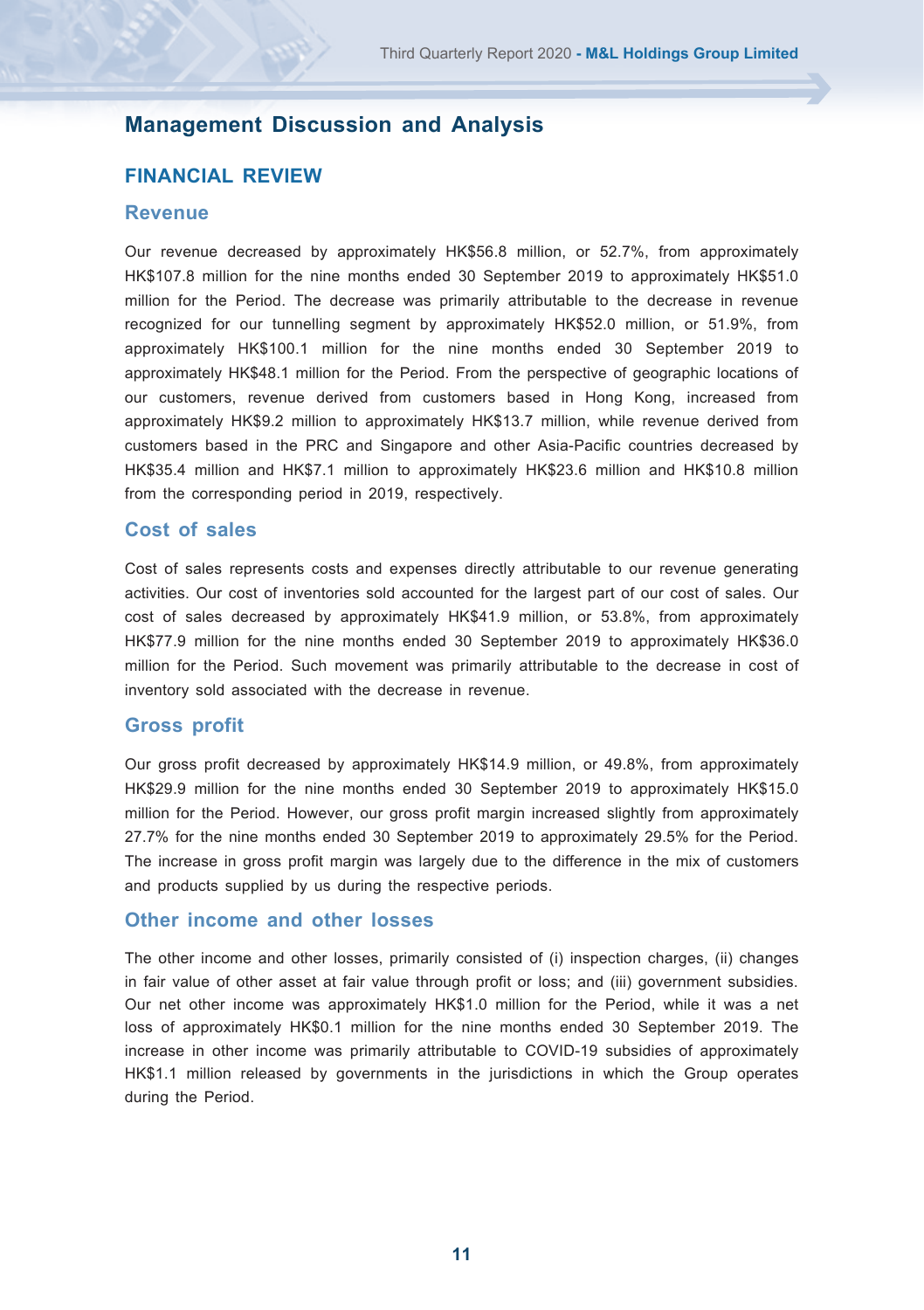#### **Exchange gains/(losses)**

The exchange gains for the Period was approximately HK\$0.3 million, while it was an exchange loss for the nine months ended 30 September 2019 of approximately HK\$2.3 million. The losses for the nine months ended 30 September 2019 were mainly due to the depreciation of Renminbi and Australian dollar.

#### **Selling expenses**

Selling expenses mainly include freight charges and sales commission for our staff accounted for under the employee benefit expenses. The selling expenses decreased by approximately HK\$0.4 million or 10.8% from approximately HK\$3.7 million for the nine months ended 30 September 2019 to approximately HK\$3.3 million for the Period. During the Period, the freight charges declined due to the drop in revenue, but were off-set by the increase in on-site supervision fee, as required by some customers, as compared to the same period in 2019.

#### **Administrative expenses**

Administrative expenses mainly include staff costs, Directors' remuneration and benefits (both accounted for under the employee benefit expenses), legal and professional fees, depreciation, provision for impairment loss on trade receivables and other administrative expenses. Due to the travel restriction caused by the COVID-19, there was a reduction in business travelling and entertainment expenses during the Period as compared to the same period in 2019. Administrative expenses decreased by approximately HK\$3.1 million or 12.7% from approximately HK\$24.5 million for the nine months ended 30 September 2019 to approximately HK\$21.4 million for the Period.

#### **Finance income and finance costs**

The net amount of finance costs increased by approximately HK\$0.4 million from approximately HK\$1.1 million for the nine months ended 30 September 2019 to approximately HK\$1.5 million for the Period. Such increase was mainly attributable to an increase in interest on overdue trade payables during the Period.

#### **Income tax credit**

The income tax credit for the Period was approximately HK\$1.7 million, while the income tax credit for the nine months ended 30 September 2019 was approximately HK\$0.1 million. The increase was mainly resulted from changes in deferred tax assets attributable to unused tax losses.

#### **Loss attributable to equity holders of our Company**

We recorded a loss attributable to equity holders of our Company for the Period of approximately HK\$7.9 million, and it was a loss attributable to equity holders of our Company of approximately HK\$1.7 million for the nine months ended 30 September 2019.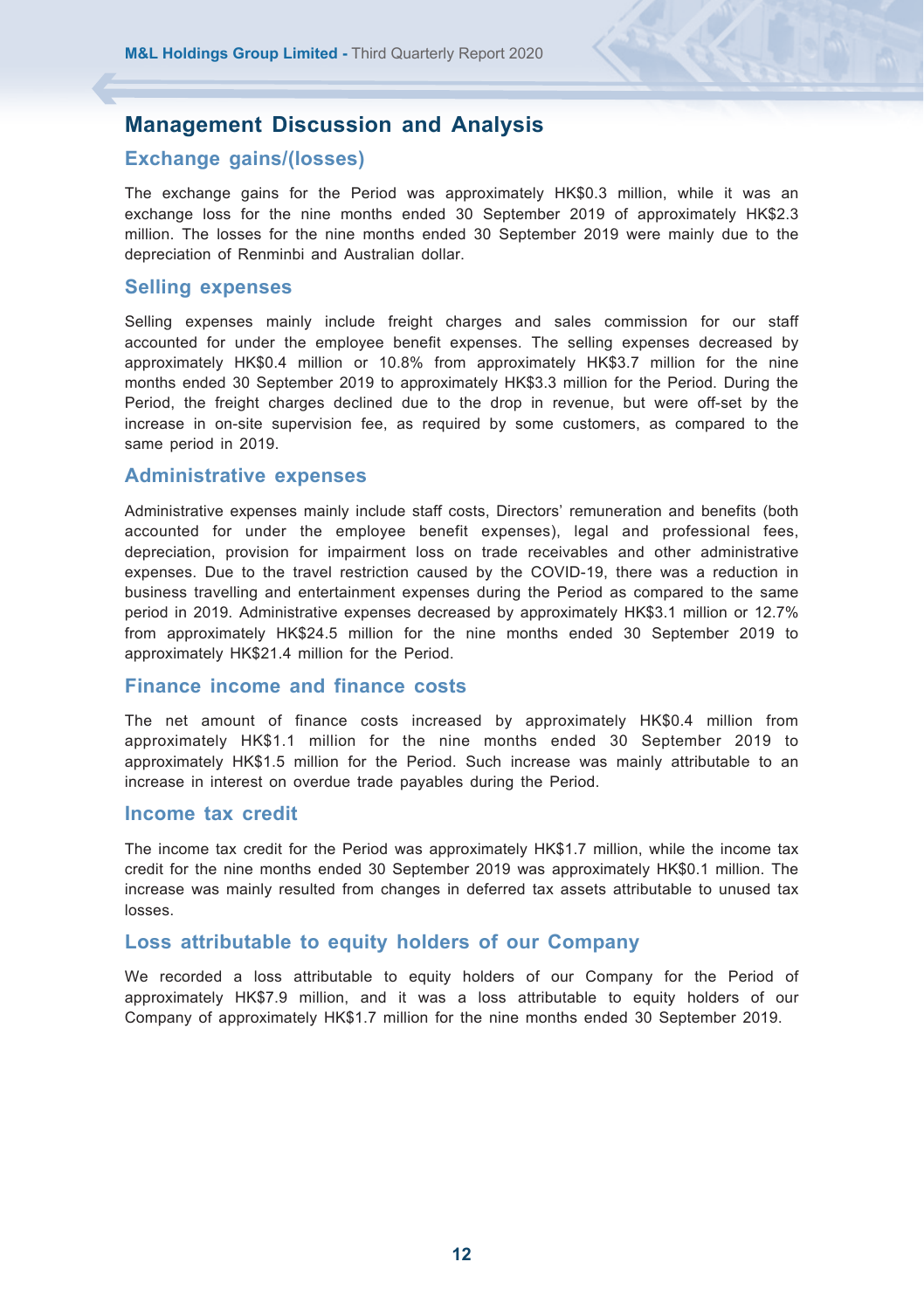#### **CHARGES ON ASSETS**

As at 30 September 2020, certain machinery and equipment under right-of-issue assets and inventories with carrying value of approximately HK\$6,341,000 (31 December 2019: HK\$6,869,000) were pledged to secure for the finance of certain lease liabilities of approximately HK\$1,830,000 (31 December 2019: HK\$3,042,000). In addition, a life insurance policy of Mr. Ng Lai Ming with an insured sum of US\$1,582,862 has been assigned as security for certain banking facilities.

## **CAPITAL COMMITMENT**

As at 30 September 2020, the Group had no capital commitment.

## **CONTINGENT LIABILITIES**

As at 30 September 2020, the Group did not have any significant contingent liabilities.

## **CORPORATE GOVERNANCE AND COMPLIANCE WITH THE CORPORATE GOVERNANCE CODE**

The Company is committed to achieving high standards of corporate governance with a view to safeguarding the interests of our shareholders as a whole.

The Company has adopted the code provisions of the Corporate Governance Code (the "CG Code") as set out in Appendix 15 of the GEM Listing Rules and had complied with the CG Code during the Period and up to the date of this report, except for the deviation stipulated below.

As required by code provision A.2.1 of the CG Code, the roles of chairman and the chief executive officer should be separate and should not be performed by the same individual. We do not have a separate chairman and chief executive officer and Mr. Ng Lai Ming currently performs these two roles concurrently. The Board believes that vesting the roles of both the chairman and chief executive officer in the same person has the benefit of ensuring consistent leadership within the Group for more effective and efficient overall strategic planning for the Group. The Board considers that the balance of power and authority within the Group will not be impaired by the present arrangement and the current structure will enable the Company to make and implement decisions more promptly and effectively. The Board will from time to time review and consider splitting the roles of chairman of the Board and the chief executive officer of the Company to ensure that appropriate and timely arrangements are in place to meet changing circumstances.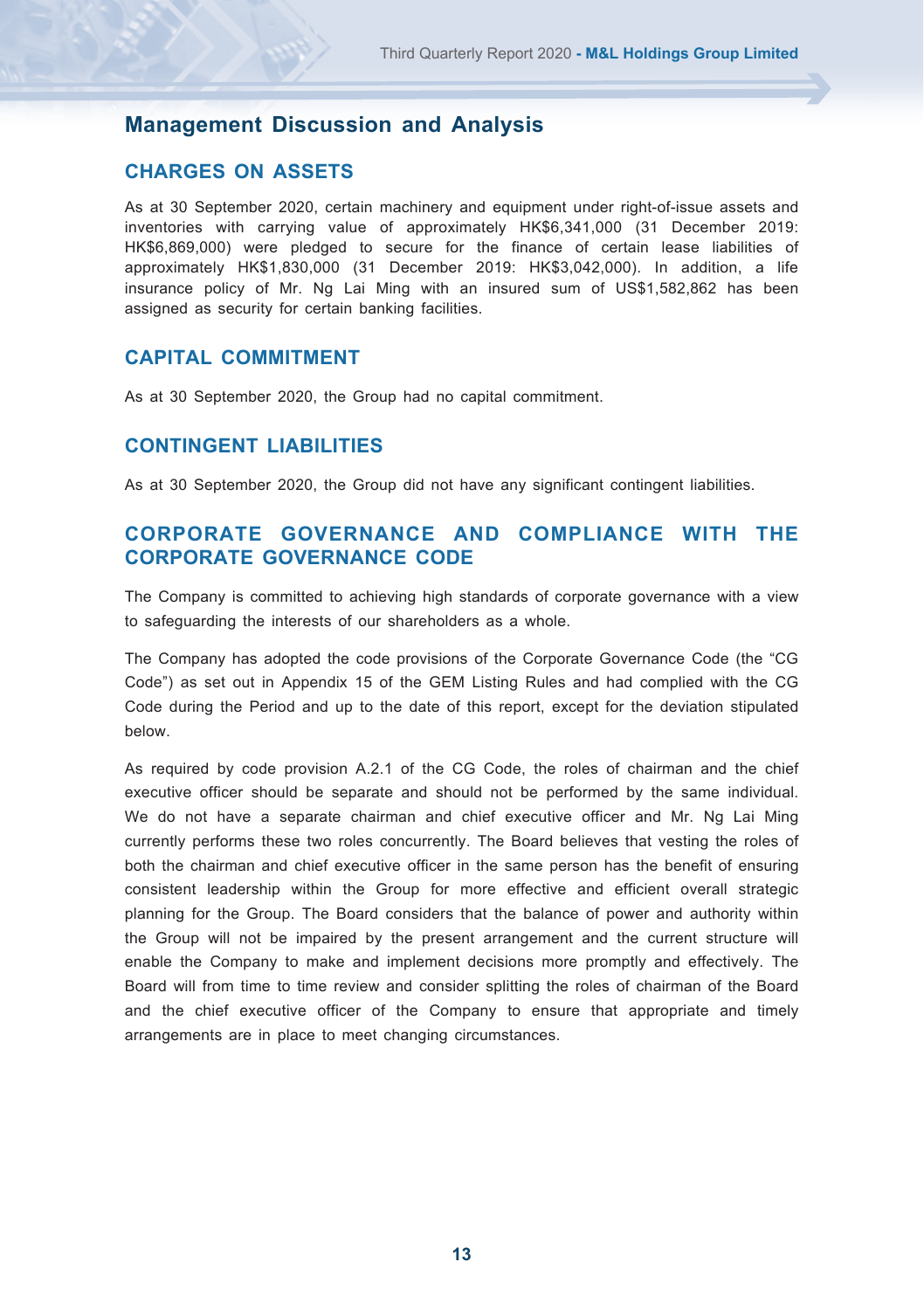# **DIRECTORS' AND CHIEF EXECUTIVES' INTERESTS AND/OR SHORT POSITIONS IN SHARES, UNDERLYING SHARES AND DEBENTURES OF THE COMPANY OR ANY ASSOCIATED CORPORATION**

As at 30 September 2020, the interests and short positions of the Directors in the shares, underlying shares or debentures of the Company and its associated corporations (within the meaning of Part XV of the Securities and Futures Ordinance (Chapter 571 of the Laws of Hong Kong ("SFO")), which were required to be notified to the Company and the Stock Exchange pursuant to Divisions 7 and 8 of Part XV of the SFO (including interests and short positions in which they were taken or deemed to have under such provisions of the SFO) or which were required pursuant to section 352 of the SFO to be entered in the register referred to therein, or which were required to be notified to the Company and the Stock Exchange pursuant to Rules 5.46 to 5.67 of the GEM Listing Rules, were as follows:

|                          |                                                  |             | Percentage of |
|--------------------------|--------------------------------------------------|-------------|---------------|
|                          |                                                  |             | the Company's |
|                          |                                                  | Number of   | issued share  |
| <b>Director</b>          | Nature of interest                               | shares      | capital       |
|                          |                                                  |             |               |
| Mr. Ng Lai Ming (note 2) | Interest in a controlled<br>corporation (note 1) | 364.095.000 | 60.68%        |
| Mr. Cheung King (note 3) | Beneficial owner                                 | 31,005,000  | 5.17%         |
| Mr. Ng Lai Tong          | Beneficial owner                                 | 29,025,000  | 4.84%         |
| Mr. Ng Lai Po            | Beneficial owner                                 | 4,500,000   | 0.75%         |

#### **Long positions in shares of the Company**

Notes:

- 1. The 364,095,000 shares are owned by JAT United Company Limited ("JAT United"), which is wholly owned by Mr. Ng Lai Ming. Mr. Ng Lai Ming is deemed to be interested in all the shares held by JAT United under the SFO.
- 2. Mr. Ng Lai Ming is the brother of Mr. Ng Lai Tong and Mr. Ng Lai Po.
- 3. Mr. Cheung King has resigned as an executive Director of the Company with effect from 29 October 2020.

Save as disclosed above, as at 30 September 2020, none of the Directors or any chief executive of the Company had an interest or short position in any shares, underlying shares or debentures of the Company or any associated corporation (within the meaning of Part XV of the SFO) which were required to be notified to the Company and the Stock Exchange pursuant to Divisions 7 and 8 of Part XV of the SFO (including interests and short positions in which they were taken or deemed to have under such provisions of the SFO) or which were required pursuant to section 352 of the SFO to be entered in the register referred to therein, or which were required to be notified to the Company and the Stock Exchange pursuant to Rules 5.46 to 5.67 of the GEM Listing Rules.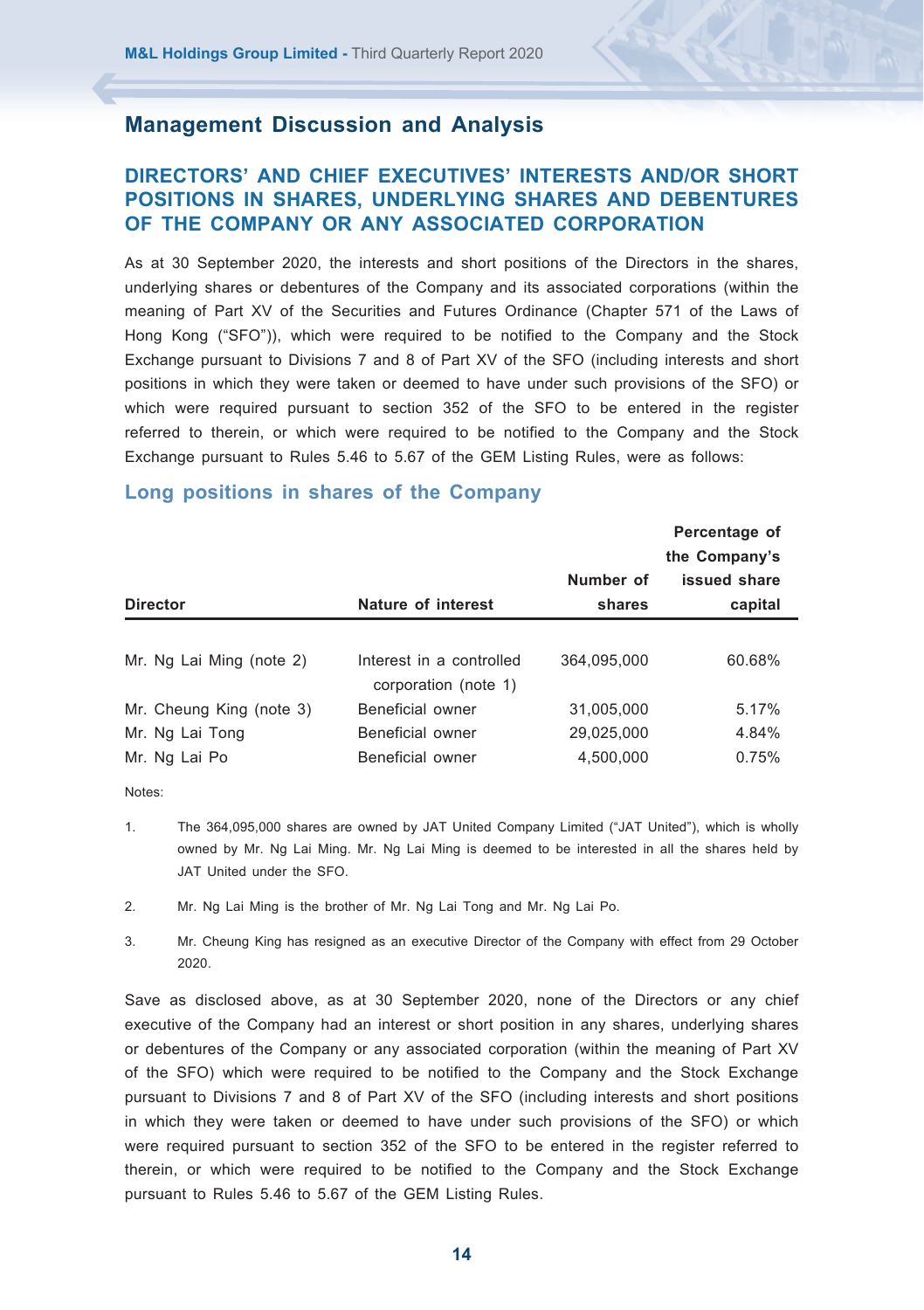## **SUBSTANTIAL SHAREHOLDERS' INTERESTS AND/OR SHORT POSITIONS IN THE SHARES AND UNDERLYING SHARES OF THE COMPANY**

So far as the Directors are aware, as at 30 September 2020, the following person(s), not being a Director or chief executive of our Company, had an interest or short position in the shares or underlying shares of the Company which would fall to be disclosed to the Company and the Stock Exchange under the provisions of Divisions 2 and 3 of Part XV of the SFO or which were required pursuant to section 336 of the SFO to be entered in the register referred to therein or were, directly or indirectly, interested in 10% or more of the nominal value of any class of share capital carrying rights to vote in all circumstances at general meetings of the Company or any other member of our Group:

#### **Long position in the shares of the Company**

|                         | Capacity/Nature of | Number of   | Percentage of<br>the Company's<br>issued share |
|-------------------------|--------------------|-------------|------------------------------------------------|
| Shareholder             | interest           | shares      | capital                                        |
| JAT United (note 1)     | Beneficial owner   | 364.095.000 | 60.68%                                         |
| Ms. Law So Lin (note 2) | Interest of spouse | 364,095,000 | 60.68%                                         |

Notes:

- 1. JAT United is wholly owned by Mr. Ng Lai Ming. Mr. Ng Lai Ming is deemed to be interested in all the shares held by JAT United under the SFO.
- 2. Ms. Law So Lin is the spouse of Mr. Ng Lai Ming, therefore she is deemed to be interested in all the shares in which Mr. Ng Lai Ming is interested in.

Saved as disclosed above, as at 30 September 2020, no other person had any interests or short positions in the shares or underlying shares of the Company which were required to be disclosed to the Company under the provisions of Divisions 2 and 3 of Part XV of the SFO or which were required pursuant to section 336 of the SFO to be entered in the register referred to therein.